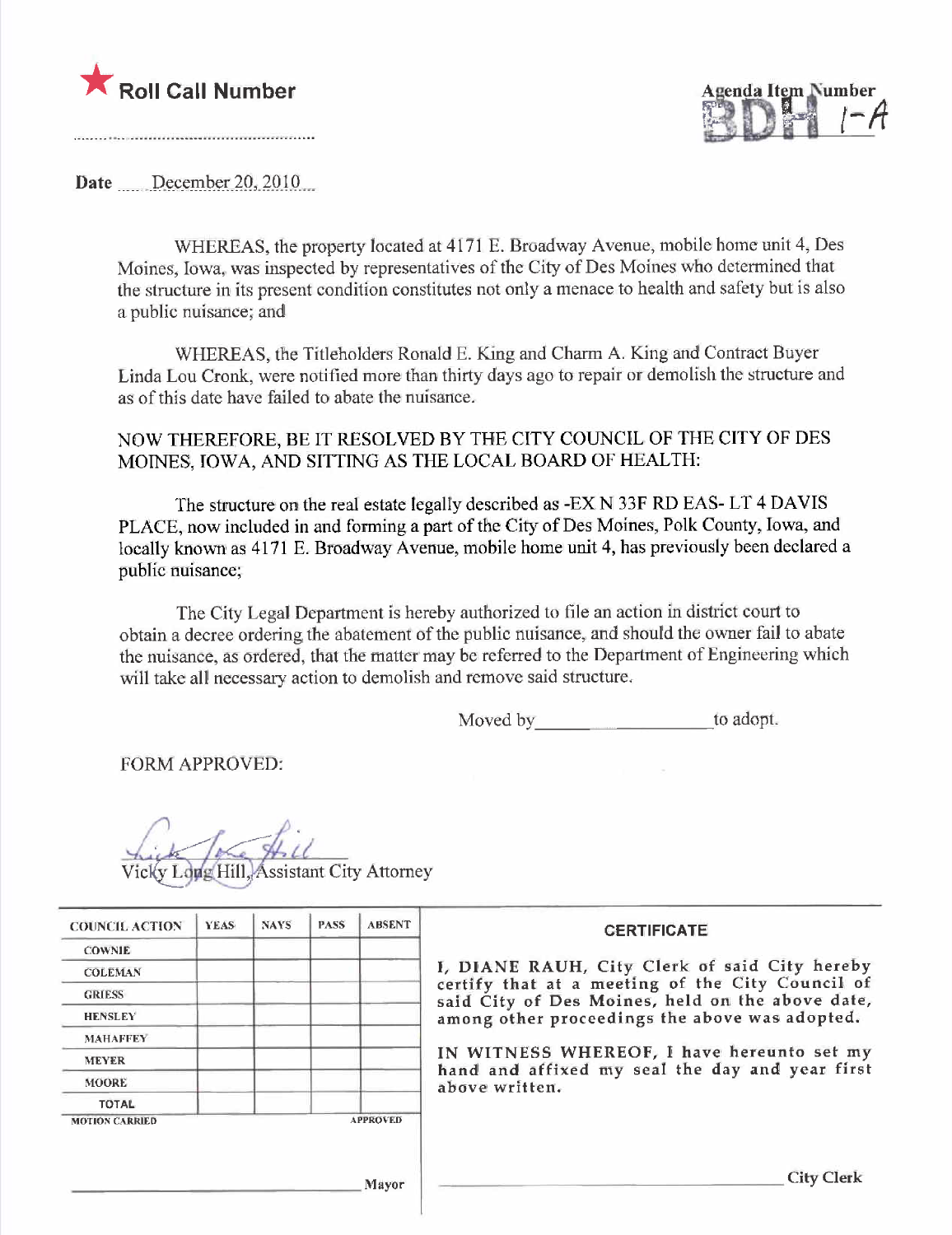

### **PUBLIC NUISANCE** NOTICE OF INSPECTON NEIGHBORHOOD INSPECTON DIVISION COMMUNITY DEVELOPMENT DEPARTMENT CITY OF DES MOINES, IOWA



| <b>DATE OF INSPECTION:</b>                        | <b>October 21, 2010</b>                                          |
|---------------------------------------------------|------------------------------------------------------------------|
|                                                   |                                                                  |
|                                                   |                                                                  |
|                                                   |                                                                  |
| DATE OF NOTICE: October 26, 2010<br>COD2010-07471 | 4171 NE BROADWAY AVE LOT 4<br>-EX N 33F RD EAS- LT 4 DAVIS PLACE |

RONALD EKING & CHARM A KING Title Holder 4171 E BROADWAY AVE DES MOINES IA S0317

LINDA LOU CRONK Contract Buyer 4171 E BROADWAY LOT #4 DES MOINES IA S0317

An inspection of the referenced property was conducted for its conformance to the Municipal Code of the City of Des Moines. It has been determined from that inspection that the dweiling currently constitutes not only a menace to health and safety, but is also a public nuisance. Accordingly, the dwelling will be placarded as unfit for human habitation pursuant to the Municipal Code of the City of Des Moines and the Code of Iowa.

If not occupied at the present time, the dwellng is to remain vacant and unoccupied until occupancy is authorized by this office. If the dwelling is occupied, it must be vacated immediately. If procedures to vacate the premises are not undertaken immediately upon receipt of this notice, and in no case later than seven (7) days, the City will issue a Municipal Infraction in accordance with Section 60-304 and 60-306 pursuant to the Municipal code of the City of Des Moines. Additionally, if the property had a Certificate of Inspection, it is hereby revoked.

Attached is a listing of the violations existing on the date of the inspection and a recommendation as to the remedial action required to correct such violations. Failure to correct these vioiations wil result in legal action. The violations noted must be correced within 30 days from the date of this notice. The violations noted must be corrected within 30 days from the date of this notice. Failure to correct these violations wil result in a request to the City Council, sitting as the board of Health, to approve legal action. As a result of this public nuisance action there will be costs incurred by the City. Costs wil be biled out when the nuisance has been abated. Failure to pay the costs will result in collection by assessment to the property or personal judgment.

ALL ELECTRICAL, MECHANICAL, PLUMBING, AND STRUCTURAL COMPONETS IN NEED OF REPLACEMENT OR REPAIR, ARE TO BE BROUGHT TO MINIMUM CODE REQUIREMENTS WITH NECESSARY PERMITS AS REQUIRED TO MEET CITY CODES.

.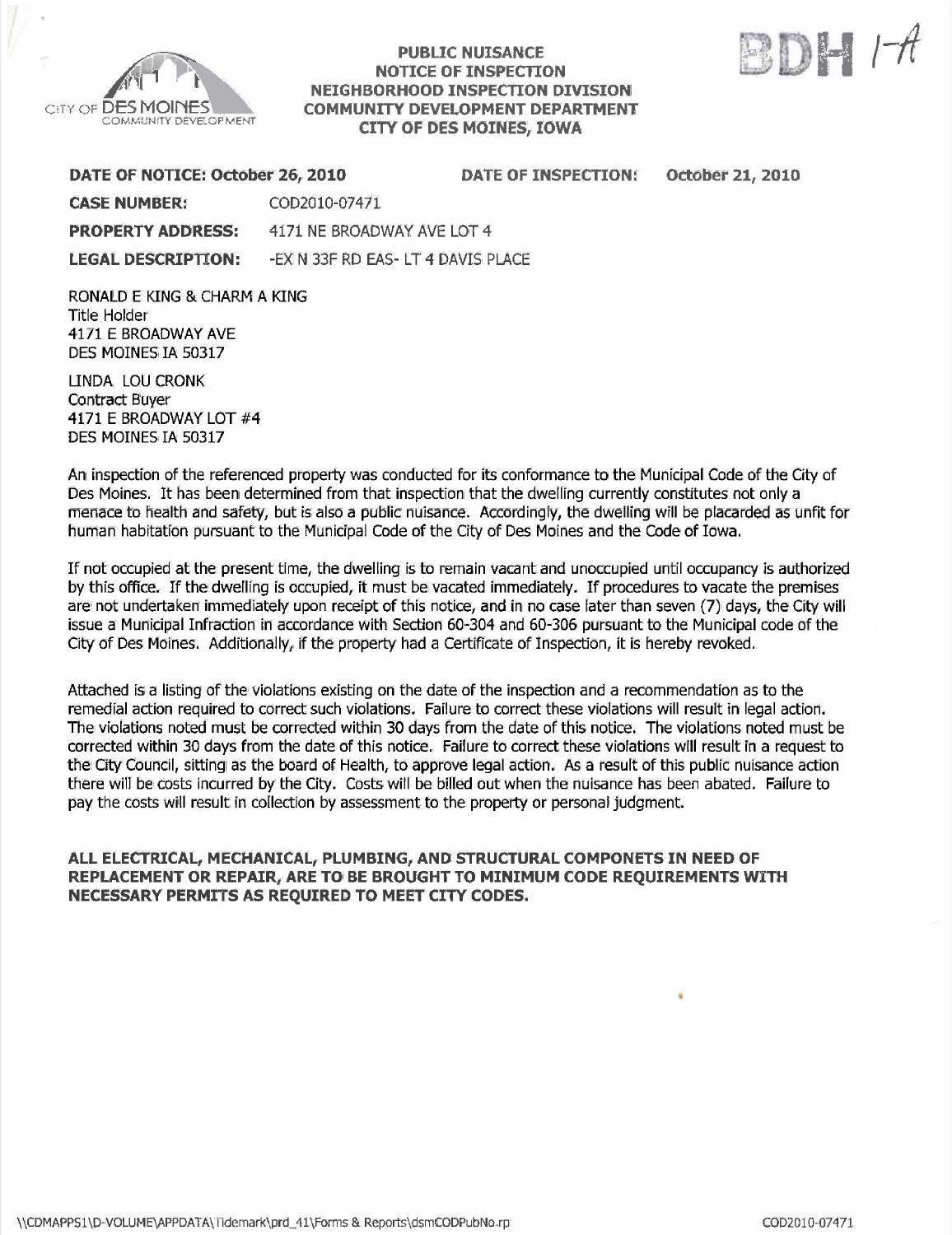

Appropriate building permits may be required for those violations noted in the "Special Requirements" section on the notice. Should you have questions regarding permits, contact the Permit and Development Center at 283-4200. All work performed by a contractor or you must be completed in a workmanlike manner. If you plan to renovate the structure and it has been vacant for a period in excess of one year, there may be zoning issues, which will affect the proposed use of the structure and/or real estate. Please contact the Development Zoning Division at 283-4207 to determine what the legal use for the structure and/or the real estate is prior to commencement of any renovation.

If you believe the building is beyond repair and decide to remove it, all debris must be removed from the property and the basement excavation if any, filled in the manner required by the City. You are encouraged to arrange for this demolition yourself; however a demolition permit must be obtained from the Building Department. In the event you are unable to arrange for demolition, you may sign a waiver voluntarily authorizing the City to do so. However, the city may take a personal judgment against you for the costs of removaL.

If you no longer own the property, notify us in writing of the name, address, and telephone number of the new owner. A copy of the real estate contract or deed, if it has not been recorded at the Polk county Recorder's Office, shall likewise be furnished to the Neighborhood Inspection Division.

Should you have any questions, feel free to calL. I can usually be reached between 8:00am and 9:00am, Monday through Friday.

Dick Tillinghast

Dick Tillinghast<br>(515) 283-4008<br>Nid Inspector

DATE MAILED:  $10/26/2010$  MAILED BY: JDH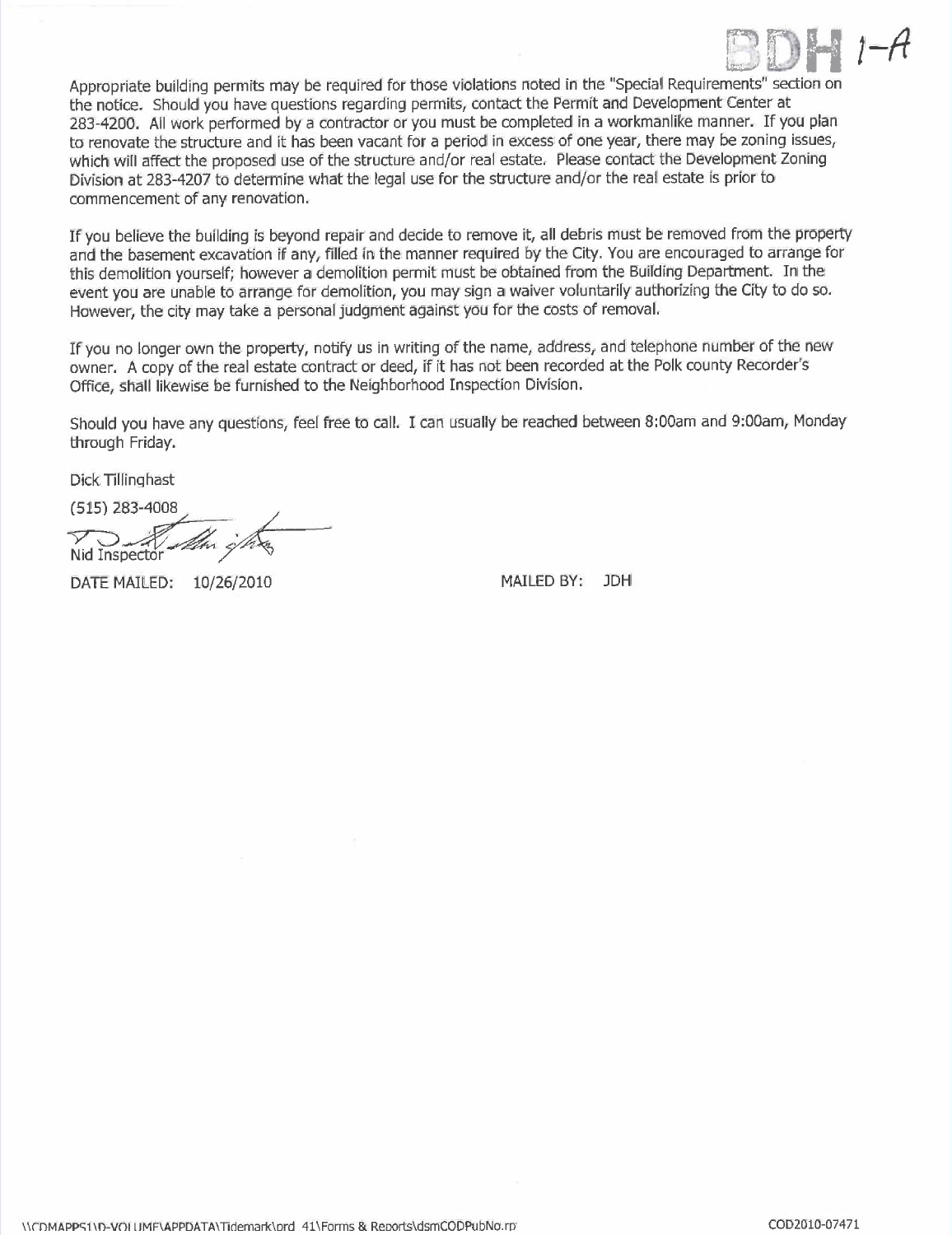# BDH I-A

| Component:          | <b>Exterior Doors/Jams</b>     | Defect: | In poor repair                  |
|---------------------|--------------------------------|---------|---------------------------------|
| <b>Requirement:</b> | <b>Building Permit</b>         |         |                                 |
|                     |                                |         | <b>Location: Main Structure</b> |
|                     |                                |         |                                 |
| Comments:           | Mobile Home Unit 4             |         |                                 |
|                     |                                |         |                                 |
|                     |                                |         |                                 |
|                     |                                |         |                                 |
| Component:          | <b>Exterior Stairs</b>         | Defect: | In poor repair                  |
| Requirement:        | <b>Building Permit</b>         |         |                                 |
|                     |                                |         | <b>Location: Main Structure</b> |
| <b>Comments:</b>    |                                |         |                                 |
|                     | Mobile Home Unit 4             |         |                                 |
|                     |                                |         |                                 |
|                     |                                |         |                                 |
| Component:          | <b>Exterior Walls</b>          | Defect: | In poor repair                  |
| <b>Requirement:</b> | <b>Building Permit</b>         |         |                                 |
|                     |                                |         | <b>Location: Main Structure</b> |
| <b>Comments:</b>    |                                |         |                                 |
|                     | Mobile Home Unit 4             |         |                                 |
|                     |                                |         |                                 |
|                     |                                |         |                                 |
|                     |                                | Defect: | In poor repair                  |
| Component:          | Floor Joists/Beams             |         |                                 |
| <b>Requirement:</b> | <b>Building Permit</b>         |         | <b>Location:</b> Main Structure |
|                     |                                |         |                                 |
| <b>Comments:</b>    | Mobile Home Unit 4             |         |                                 |
|                     |                                |         |                                 |
|                     |                                |         |                                 |
|                     |                                |         |                                 |
| Component:          | Flooring                       | Defect: | In poor repair                  |
| Requirement:        | <b>Building Permit</b>         |         |                                 |
|                     |                                |         | <b>Location:</b> Main Structure |
| <b>Comments:</b>    | Mobile Home Unit 4             |         |                                 |
|                     |                                |         |                                 |
|                     |                                |         |                                 |
|                     |                                |         |                                 |
| Component:          | Furnace                        | Defect: | In poor repair                  |
| <b>Requirement:</b> | Mechanical Permit              |         |                                 |
|                     |                                |         | Location: Main Structure        |
| <b>Comments:</b>    | Mobile Home Unit 4             |         |                                 |
|                     |                                |         |                                 |
|                     |                                |         |                                 |
|                     |                                |         |                                 |
| Component:          | <b>Electrical System</b>       | Defect: | In poor repair                  |
| Requirement:        | <b>Electrical Permit</b>       |         |                                 |
|                     |                                |         | <b>Location: Main Structure</b> |
| <b>Comments:</b>    |                                |         |                                 |
|                     | Mobile Home Unit 4             |         |                                 |
|                     |                                |         |                                 |
|                     |                                |         |                                 |
| Component:          | <b>Interior Walls /Celling</b> | Defect: | In poor repair                  |
| <b>Requirement:</b> | <b>Building Permit</b>         |         |                                 |
|                     |                                |         | <b>Location:</b> Main Structure |
| Comments:           |                                |         |                                 |
|                     | Mobile Home Unit 4             |         |                                 |
|                     |                                |         |                                 |
|                     |                                |         |                                 |

## Areas that need attention: 4171 NE BROADWAY AVE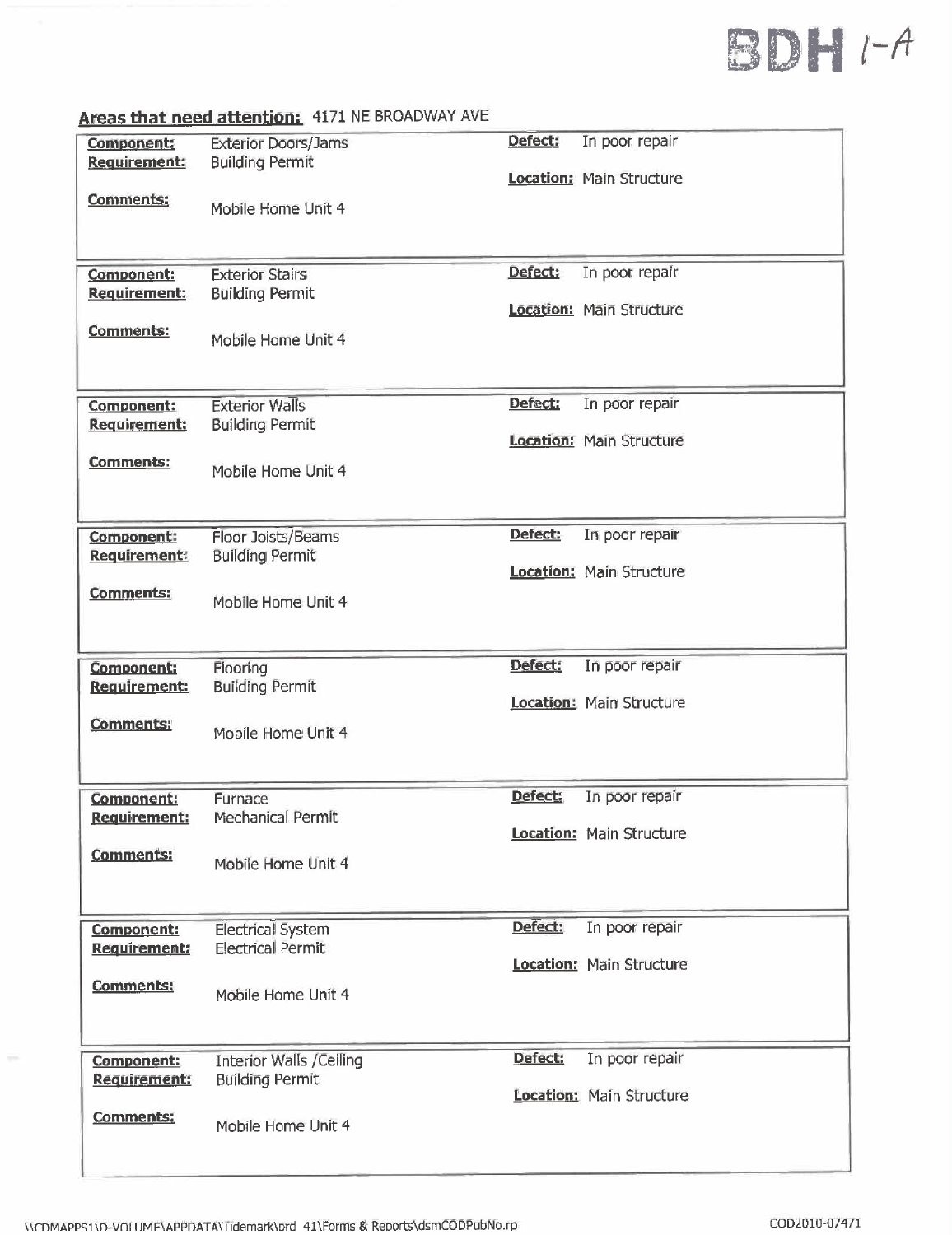| Component:<br>Requirement: | Plumbing System<br>Plumbing Permit     | Defect; | In poor repair                  | BDHI-A |  |
|----------------------------|----------------------------------------|---------|---------------------------------|--------|--|
|                            |                                        |         | Location: Main Structure        |        |  |
| <b>Comments:</b>           | Mobile Home Unit 4                     |         |                                 |        |  |
|                            |                                        |         |                                 |        |  |
| <b>Component:</b>          | Roof                                   | Defect: | In poor repair                  |        |  |
| Requirement:               | <b>Building Permit</b>                 |         | Location: Main Structure        |        |  |
| <b>Comments:</b>           | Mobile Home Unit 4                     |         |                                 |        |  |
|                            |                                        |         |                                 |        |  |
| Component:                 | Soffit/Facia/Trim                      | Defect: | In poor repair                  |        |  |
| Requirement:               | <b>Building Permit</b>                 |         | Location: Main Structure        |        |  |
| <b>Comments:</b>           | Mobile Home Unit 4                     |         |                                 |        |  |
|                            |                                        |         |                                 |        |  |
| <b>Component:</b>          | Sub Floor                              | Defect: | In poor repair                  |        |  |
| Requirement:               | <b>Building Permit</b>                 |         |                                 |        |  |
| Comments:                  |                                        |         | <b>Location: Main Structure</b> |        |  |
|                            | Mobile Home Unit 4                     |         |                                 |        |  |
|                            |                                        |         |                                 |        |  |
| Component:<br>Requirement: | Stairs/Stoop<br><b>Building Permit</b> | Defect: | In poor repair                  |        |  |
|                            |                                        |         | <b>Location:</b> Main Structure |        |  |
| Comments:                  | Mobile Home Unit 4                     |         |                                 |        |  |
|                            |                                        |         |                                 |        |  |
| Component:                 | <b>Smoke Detectors</b>                 | Defect: | Not Supplied                    |        |  |
| <b>Requirement:</b>        | <b>Building Permit</b>                 |         | Location: Main Structure        |        |  |
| Comments:                  | Mobile Home Unit 4                     |         |                                 |        |  |
|                            |                                        |         |                                 |        |  |
| Component:                 | Windows/Window Frames                  | Defect: | In poor repair                  |        |  |
| <b>Requirement:</b>        | <b>Building Permit</b>                 |         | Location: Main Structure        |        |  |
| Comments:                  | Mobile Home Unit 4                     |         |                                 |        |  |
|                            |                                        |         |                                 |        |  |
|                            |                                        |         |                                 |        |  |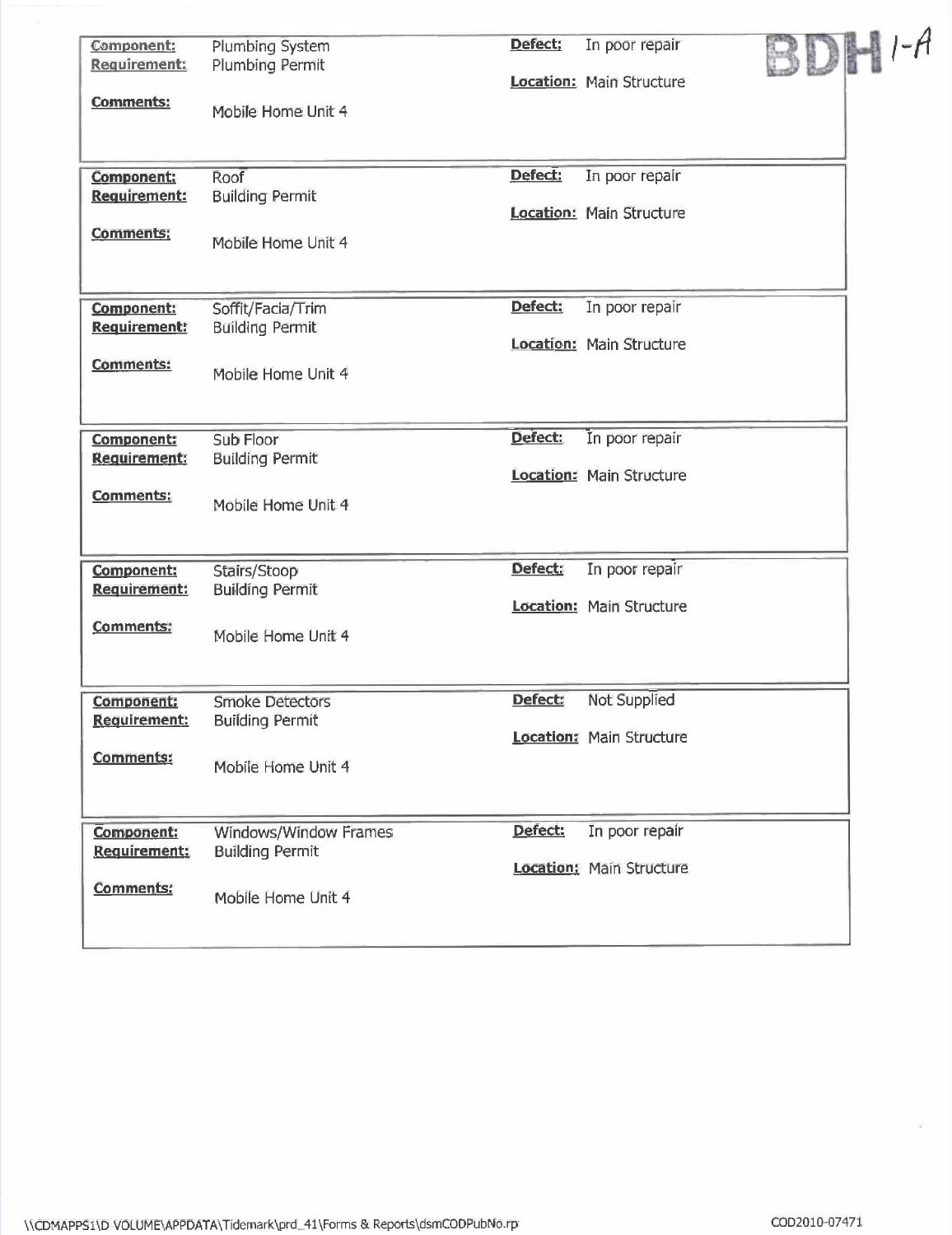Polk/Des Moines Assessor - 060/00967-104-000 Listing

Page 1 of 6



#### **POIK COUNTY ASSESSOR Юща**

[Home ] [ General Query ] [ Legal Query ] [ HomeOwner Query ] [ Book/Page Query ] [ Commercial Query ] [ Res Sales Query ] [ Comm Sales Query ] [ Help ]

| District/Parcel                | <b>GeoParcel</b>                      |                                 | Map Nbhd    | <b>Jurisdiction</b>       | <b>Status</b> |
|--------------------------------|---------------------------------------|---------------------------------|-------------|---------------------------|---------------|
| 060/00967-104-000              | 7923-21-126-008                       |                                 | 0386 DM01/I | <b>DES MOINES</b>         | ACTIVE        |
| <b>School District</b>         | <b>Tax Increment Finance District</b> | <b>Bond/Fire/Sewer/Cemetery</b> |             |                           |               |
| 3/Southeast Polk               |                                       |                                 |             |                           |               |
| <b>Street Address</b>          |                                       |                                 |             | <b>City State Zipcode</b> |               |
| $\mathbf{A}$ is not a nitrate. |                                       | DEC MOINES LA 50217             |             |                           |               |

# 4171 E BROADWAY AVE

DES MOINES IA 50317





# Approximate date of photo 12/03/2008 Click on photo to see all 3 photos

# **Mailing Address**

**RONALD E KING 4171 E BROADWAY AVE** DES MOINES, IA 50317

# **Legal Description**

-EX N 33F RD EAS-LT 4 DAVIS PLACE

| Ownership       | <b>Name</b>    | Recorded   | <b>Book/Page</b> | <b>RevStamps</b> |
|-----------------|----------------|------------|------------------|------------------|
| Title Holder #1 | KING, RONALD E | 1997-05-07 | 7628/891         |                  |
| Title Holder #2 | KING, CHARM A  |            |                  |                  |

| Assessment | <b>Class</b>           | Kind | Land                                                           | Bldg    | AgBd | <b>Total</b> |
|------------|------------------------|------|----------------------------------------------------------------|---------|------|--------------|
| Current    | Commercial             | Full | 76.500                                                         | 198.500 |      | 275,000      |
|            | Assessment Roll Notice |      | Estimate Taxes Polk County Treasurer Tax Information Pay Taxes |         |      |              |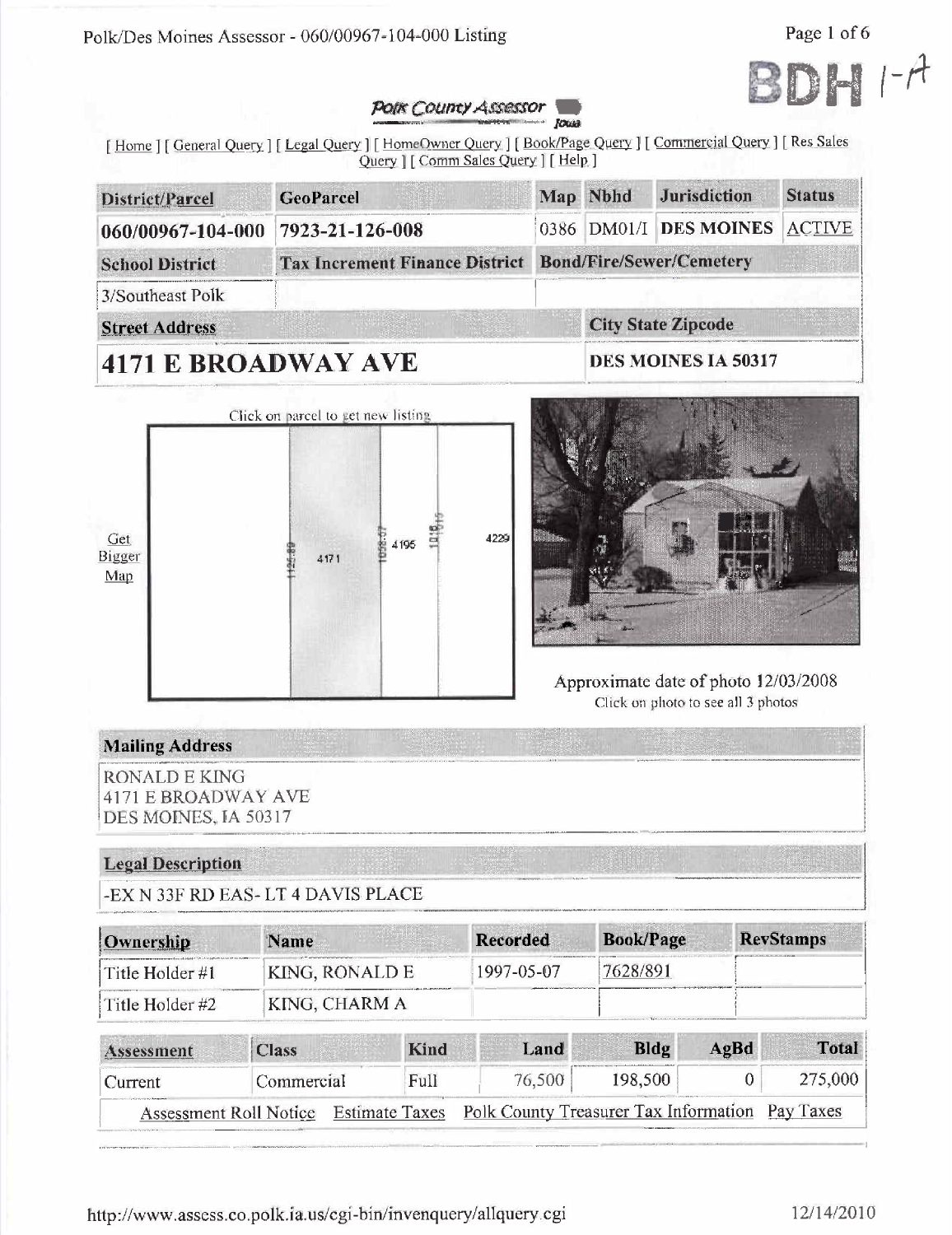Polk/Des Moines Assessor - 060/00967-104-000 Listing

Page 2 of  $6\,$ 

 $H$ 

| Zoning                        | <b>Description</b>           |                                | <b>SF</b> | <b>Assessor Zoning</b>                                                                       |                      |  |
|-------------------------------|------------------------------|--------------------------------|-----------|----------------------------------------------------------------------------------------------|----------------------|--|
| $A-1$                         | <b>Agricultural District</b> |                                |           | Agricultural                                                                                 |                      |  |
|                               |                              | Urban Design 515 283-4200      |           | Source: City of Des Moines Community Development Published: 2010-03-05 Contact: Planning and |                      |  |
| Land                          |                              |                                |           |                                                                                              |                      |  |
| <b>SQUARE FEET</b>            |                              | <b>ACRES</b><br>217,800        |           | 5.000 SHAPE                                                                                  | IR/Irregular         |  |
| <b>TOPOGRAPHY</b>             |                              | <b>B/Blank</b>                 |           |                                                                                              |                      |  |
| <b>Commercial Summary</b>     |                              |                                |           |                                                                                              |                      |  |
| <b>OCCUPANCY</b>              | Home Park AGE                | 23/Mobile WEIGHTED             | 1927      | <b>STORY</b><br><b>HEIGHT</b>                                                                |                      |  |
| <b>LAND AREA</b>              |                              | 217,800 GROSS AREA             | 1,960     | <b>FINISH</b><br><b>AREA</b>                                                                 | 1,576                |  |
| <b>BSMT UNFIN</b>             |                              | 1,576 BSMT FINISH              | 1,064     | <b>NUMBER</b><br><b>UNITS</b>                                                                |                      |  |
| Residence #1                  |                              |                                |           |                                                                                              |                      |  |
| <b>OCCUPANCY</b>              | SF/Single<br>Family          | <b>RESID</b><br><b>TYPE</b>    |           | S1/1 Story BLDG STYLE                                                                        | ET/Early 20s         |  |
| <b>YEAR BUILT</b>             | 1924                         | <b>YEAR</b><br><b>REMODEL</b>  |           | 1984 # FAMILIES                                                                              |                      |  |
| <b>GRADE</b>                  | $\overline{4}$               | <b>GRADE</b><br><b>ADJUST</b>  |           | +00 CONDITION                                                                                | AN/Above<br>Normal   |  |
| <b>TSFLA</b>                  |                              | $1,576$ MAIN LV<br><b>AREA</b> |           | 1,576 BSMT AREA                                                                              | 1,576                |  |
| <b>FIN BMT</b><br><b>AREA</b> | 1,064                        | <b>FIN BMT</b><br><b>QUAL</b>  |           | LO/Low ENCL PORCH                                                                            | 280                  |  |
| PATIO AREA                    | 336                          | <b>CANOPY</b><br><b>AREA</b>   |           | 336 FOUNDATION                                                                               | <b>B/Brick</b>       |  |
| <b>EXT WALL</b><br><b>TYP</b> | MT/Metal<br>Siding           | <b>ROOF TYPE</b>               | GB/Gable  | <b>ROOF</b><br><b>MATERL</b>                                                                 | A/Asphalt<br>Shingle |  |
| <b>HEATING</b>                | A/Gas Forced<br>Air          | <b>AIR COND</b>                | 100       | <b>BATHROOMS</b>                                                                             | 1                    |  |
| <b>BEDROOMS</b>               | $\overline{2}$               | <b>ROOMS</b>                   | 5         |                                                                                              |                      |  |